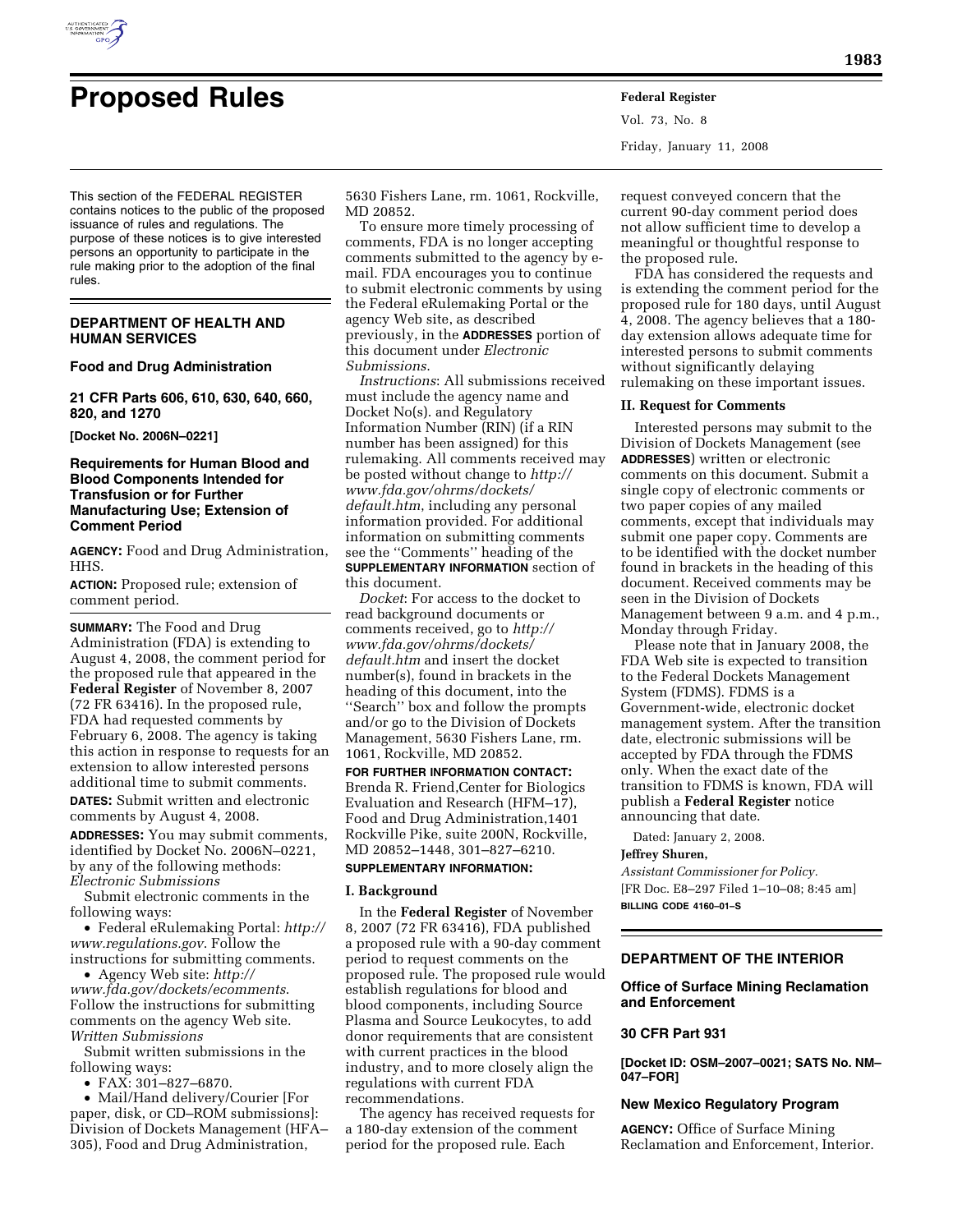**ACTION:** Proposed rule; public comment period and opportunity for public hearing on proposed amendment.

**SUMMARY:** We are announcing receipt of a proposed amendment to the New Mexico regulatory program (hereinafter, the ''New Mexico program'') under the Surface Mining Control and Reclamation Act of 1977 (SMCRA or the Act). New Mexico is proposing additions of and revisions to the New Mexico Annotated Code (NMAC) to improve and clarify the public notification process during permitting actions, to correct outdated citations, to comply with formatting requirements for New Mexico administrative law; the revisions also include non-substantive editorial changes. New Mexico revised its program to provide additional safeguards, clarify ambiguities, and achieve stylistic consistency.

This document gives the times and locations that the New Mexico program and proposed amendment to that program are available for your inspection, the comment period during which you may submit written comments on the amendment, and the procedures that we will follow for the public hearing, if one is requested. **DATES:** We will accept written comments on this amendment until 4 p.m., mountain standard time February 11, 2008. If requested, we will hold a public hearing on the amendment on February 5, 2008. We will accept requests to speak until 4 p.m., mountain standard time on January 28, 2008. **ADDRESSES:** You may submit comments

by either of the following methods:

• *Mail/Hand Delivery/Courier:* 

Bob Postle, Branch Chief, Field Operations, Program Support Division, Western Region, Office of Surface Mining, Reclamation, and Enforcement, 505 Marquette Ave. NM Suite 1200, Albuquerque, NM 87102, Telephone: (505) 248–5070, Internet address: *bpostle@osmre.gov.* 

• *Federal eRulemaking Portal: http:// www.regulations.gov.* The proposed rule is listed under the agency name ''OFFICE OF SURFACE MINING RECLAMATION AND ENFORCEMENT.'' The proposed rule has been assigned Docket ID: OSM– 2007–0021.

If you would like to submit comments through the Federal eRulemaking Portal, go to *www.regulations.gov* and do the following. Click on the ''Advanced Docket Search'' button on the right side of the screen. Type in the Docket ID OSM–2007–0021 and click the ''Submit'' button at the bottom of the page. The next screen will display the Docket for NM–047–FOR. If you click

on OSM–2007–0021, you can view the proposed rule, add comments, and view any comments submitted by other persons.

*Docket:* You may access the docket for this rulemaking at *www.regulations.gov*. Search for Docket ID: OSM–2007–0021. At *www.regulations.gov*, you may review and print a copy of the New Mexico program amendment, a listing of any scheduled public hearings, and all written comments received in response to this document. The information may also be obtained at the addresses listed below during normal business hours, Monday through Friday, excluding holidays. You may receive one free copy of the amendment by contacting OSM's Albuquerque Area Office.

Bob Postle, Branch Chief, Field Operations, Program Support Division, Western Region, Office of Surface Mining Reclamation and Enforcement, 505 Marquette Ave. NM Suite 1200, Albuquerque, NM 87102, Telephone: (505) 248–5070.

Bill Brancard, Director, Mining and Minerals Division, New Mexico Energy, Minerals, and Natural Resources Department, 1220 South St. Francis Drive, Sante Fe, New Mexico 87505, Telephone: (505) 476–3400.

**FOR FURTHER INFORMATION CONTACT:** Bob Postle, Telephone: (505) 248–5070, Internet address: *bpostle@osmre.gov.*  **SUPPLEMENTARY INFORMATION:** 

I. Background on the New Mexico Program II. Description of the Proposed Amendment III. Public Comment Procedures IV. Procedural Determinations

# **I. Background on the New Mexico Program**

Section 503(a) of the Act permits a State to assume primacy for the regulation of surface coal mining and reclamation operations on non-Federal and non-Indian lands within its borders by demonstrating that its State program includes, among other things, ''a State law which provides for the regulation of surface coal mining and reclamation operations in accordance with the requirements of this Act \* \* \*; and rules and regulations consistent with regulations issued by the Secretary pursuant to this Act.'' See 30 U.S.C.  $1253(a)(1)$  and  $(a)(7)$ . On the basis of these criteria, the Secretary of the Interior conditionally approved the New Mexico program on December 31, 1980. You can find background information on the New Mexico program, including the Secretary's findings, the disposition of comments, and conditions of approval in the December 31, 1980, **Federal Register** (45 FR 86459). You can also find later actions concerning New

Mexico's program and program amendments at 30 CFR 931.10, 931.11, 931.13, 931.15, 931.16, and 931.30.

# **II. Description of the Proposed Amendment**

By letter dated November 28, 2007, New Mexico sent us a proposed amendment to its program (SATS No. NM–047–FOR) under SMCRA (30 U.S.C. 1201 *et seq.*). New Mexico proposed this amendment at its own initiative. The full text of the program amendment is available for you to read at the locations listed above under **ADDRESSES**.

New Mexico proposes revisions to the New Mexico Annotated Code (NMAC) 19.8. New Mexico proposed the revisions to improve and clarify the public notification process during permitting actions, correct outdated citations, and comply with formatting requirements for New Mexico administrative law; these revisions include many non-substantive editorial changes which are not described below.

Specifically, New Mexico proposes the following substantive revisions:

NMAC 19.8.7.701.F requires the permit application to include the owner of record and residents of dwellings and structures within one-half mile of any part of the proposed permit area (the previous requirement was limited to properties contiguous to any part of the proposed permit area).

NMAC 19.8.8.812.D requires, consistent with the above proposed rule, that all dwellings and structures within one-half mile of the proposed permit area are included on the permit application maps (the previous rule required that only dwellings and structures within 1000 feet be included on the maps).

NMAC 19.8.11.1100.B(1) requires that notice of a permit application or permit revision be provided by at least three of the following methods: mailing a notice to the owners of record within one-half mile of the proposed permit area, posting a notice in four publicly accessible places, publishing a notice in a newspaper, and radio broadcasted public service announcements. If there is a significant non-English speaking population living within the area, a method to reach these people must be used.

NMAC 19.8.11.1100.D(5) requires that written notifications shall be mailed to persons on a list maintained by the Director.

NMAC 19.8.11.1100.E(3) requires that written notifications be posted on a Web site after an application is received.

NMAC 19.8.11.1100.F require that the Director shall hold a public meeting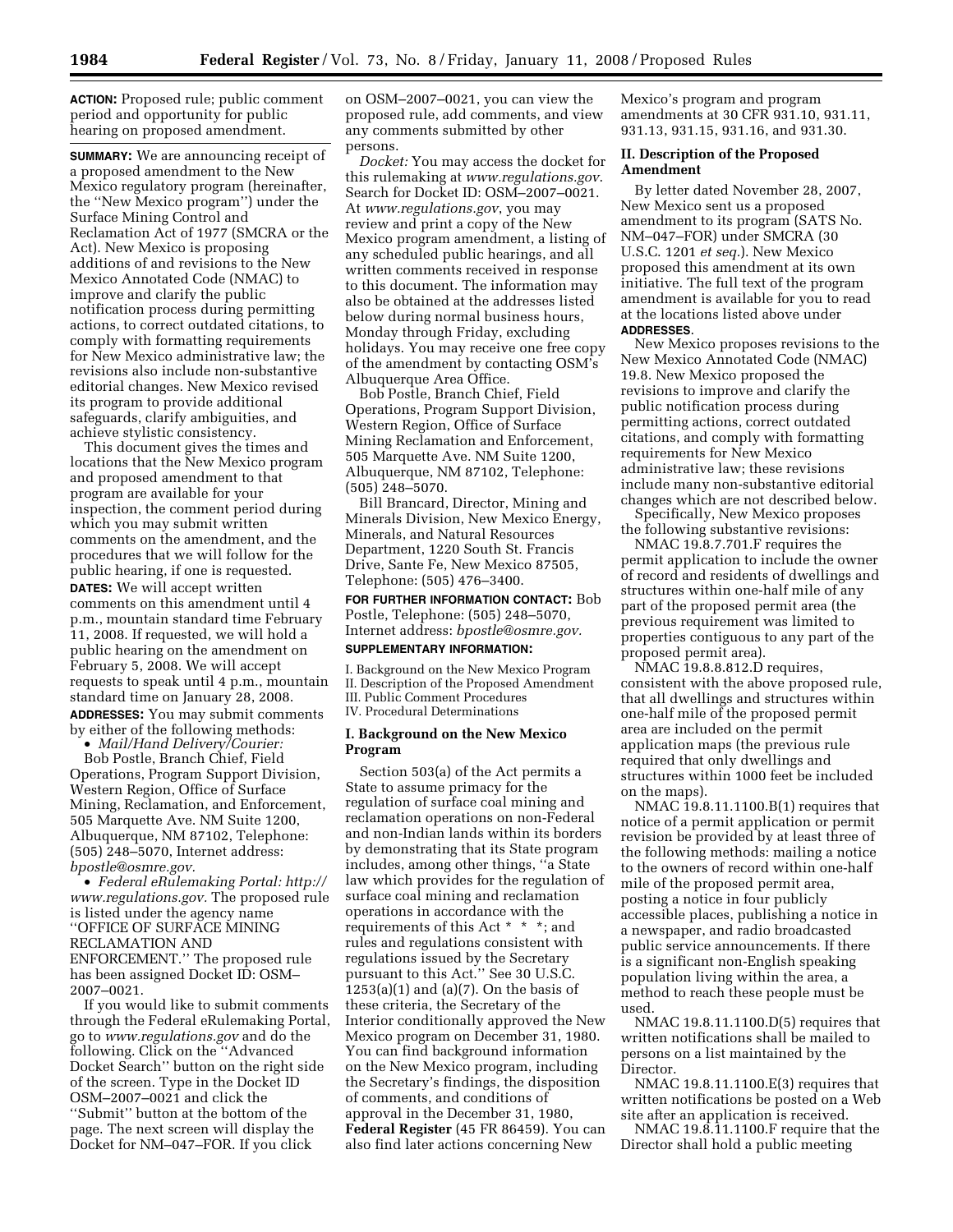within 60 days of receipt of a completed application for a new permit or a permit revision.

# **III. Public Comment Procedures**

Under the provisions of 30 CFR 732.17(h), we are seeking your comments on whether the amendment satisfies the applicable program approval criteria of 30 CFR 732.15. If we approve the amendment, it will become part of the New Mexico program.

#### *Written Comments*

Send your written or electronic comments to OSM at one of the two addresses given above (see **ADDRESSES**). Your comments should be specific, pertain only to the issues proposed in this rulemaking, and include explanations in support of your recommendations. We cannot ensure that comments received after the close of the comment period (see **DATES**) or sent to an address other than the two listed above will be included in the docket for this rulemaking and considered.

# *Availability of Comments*

Before including your address, phone number, e-mail address, or other personal identifying information in your comment, you should be aware that your entire comment—including your personal identifying information—may be made publicly available at any time. While you can ask us in your comment to withhold your personal identifying information from public review, we cannot guarantee that we will be able to do so.

# *Public Hearing*

If you wish to speak at the public hearing, contact the person listed under **FOR FURTHER INFORMATION CONTACT** by 4 p.m., mountain standard time, on January 28, 2008. If you are disabled and need reasonable accommodation to attend a public hearing, contact the person listed under **FOR FURTHER INFORMATION CONTACT**. We will arrange the location and time of the hearing with those persons requesting the hearing. If no one requests an opportunity to speak, we will not hold the hearing.

To assist the transcriber and ensure an accurate record, we request, if possible, that each person who speaks at a public hearing provide us with a written copy of his or her comments. The public hearing will continue on the specified date until everyone scheduled to speak has been given an opportunity to be heard. If you are in the audience and have not been scheduled to speak and wish to do so, you will be allowed to

speak after those who have been scheduled. We will end the hearing after everyone scheduled to speak and others present in the audience who wish to speak, have been heard.

#### *Public Meeting*

If only one person requests an opportunity to speak, we may hold a public meeting rather than a public hearing. If you wish to meet with us to discuss the amendment, please request a meeting by contacting the person listed under **FOR FURTHER INFORMATION CONTACT**. All such meetings are open to the public and, if possible, we will post notices of meetings at the locations listed under **ADDRESSES**. We will make a written summary of each meeting a part of the docket for this rulemaking.

#### **IV. Procedural Determinations**

*Executive Order 12630—Takings* 

This rule does not have takings implications. This determination is based on the analysis performed for the Federal regulations.

# *Executive Order 12866—Regulatory Planning and Review*

This rule is exempted from review by the Office of Management and Budget (OMB) under Executive Order 12866.

# *Executive Order 12988—Civil Justice Reform*

The Department of the Interior conducted the reviews required by section 3 of Executive Order 12988 and determined that this rule meets the applicable standards of subsections (a) and (b) of that section. However, these standards are not applicable to the actual language of State regulatory programs and program amendments because each program is drafted and promulgated by a specific State, not by OSM. Under sections 503 and 505 of SMCRA (30 U.S.C. 1253 and 1255) and the Federal regulations at 30 CFR 730.11, 732.15, and 732.17(h)(10), decisions on proposed State regulatory programs and program amendments submitted by the States must be based solely on a determination of whether the submittal is consistent with SMCRA and its implementing Federal regulations and whether the other requirements of 30 CFR Parts 730, 731, and 732 have been met.

# *Executive Order 13132—Federalism*

This rule does not have federalism implications. SMCRA delineates the roles of the Federal and State governments with regard to the regulation of surface coal mining and reclamation operations. One of the purposes of SMCRA is to ''establish a

nationwide program to protect society and the environment from the adverse effects of surface coal mining operations." Section  $503(a)(1)$  of SMCRA requires that State laws regulating surface coal mining and reclamation operations be ''in accordance with'' the requirements of SMCRA.

# *Executive Order 13175—Consultation and Coordination With Indian Tribal Governments*

In accordance with Executive Order 13175, we have evaluated the potential effects of this rule on Federally recognized Indian Tribes and have determined that the rule does not have substantial direct effects on one or more Indian Tribes, on the relationship between the Federal government and Indian Tribes, or on the distribution of power and responsibilities between the Federal government and Indian Tribes. The rule does not involve or affect Indian Tribes in any way.

# *Executive Order 13211—Regulations That Significantly Affect the Supply, Distribution, or Use of Energy*

On May 18, 2001, the President issued Executive Order 13211 which requires agencies to prepare a Statement of Energy Effects for a rule that is (1) considered significant under Executive Order 12866, and (2) likely to have a significant adverse effect on the supply, distribution, or use of energy. Because this rule is exempt from review under Executive Order 12866 and is not expected to have a significant adverse effect on the supply, distribution, or use of energy, a Statement of Energy Effects is not required.

#### *National Environmental Policy Act*

This rule does not require an environmental impact statement because section 702(d) of SMCRA (30 U.S.C. 1292(d)) provides that agency decisions on proposed State regulatory program provisions do not constitute major Federal actions within the meaning of section 102(2)(C) of the National Environmental Policy Act (42 U.S.C. 4332(2)(C)).

#### *Paperwork Reduction Act*

This rule does not contain information collection requirements that require approval by OMB under the Paperwork Reduction Act (44 U.S.C. 3507 *et seq.*).

# *Regulatory Flexibility Act*

The Department of the Interior certifies that this rule will not have a significant economic impact on a substantial number of small entities